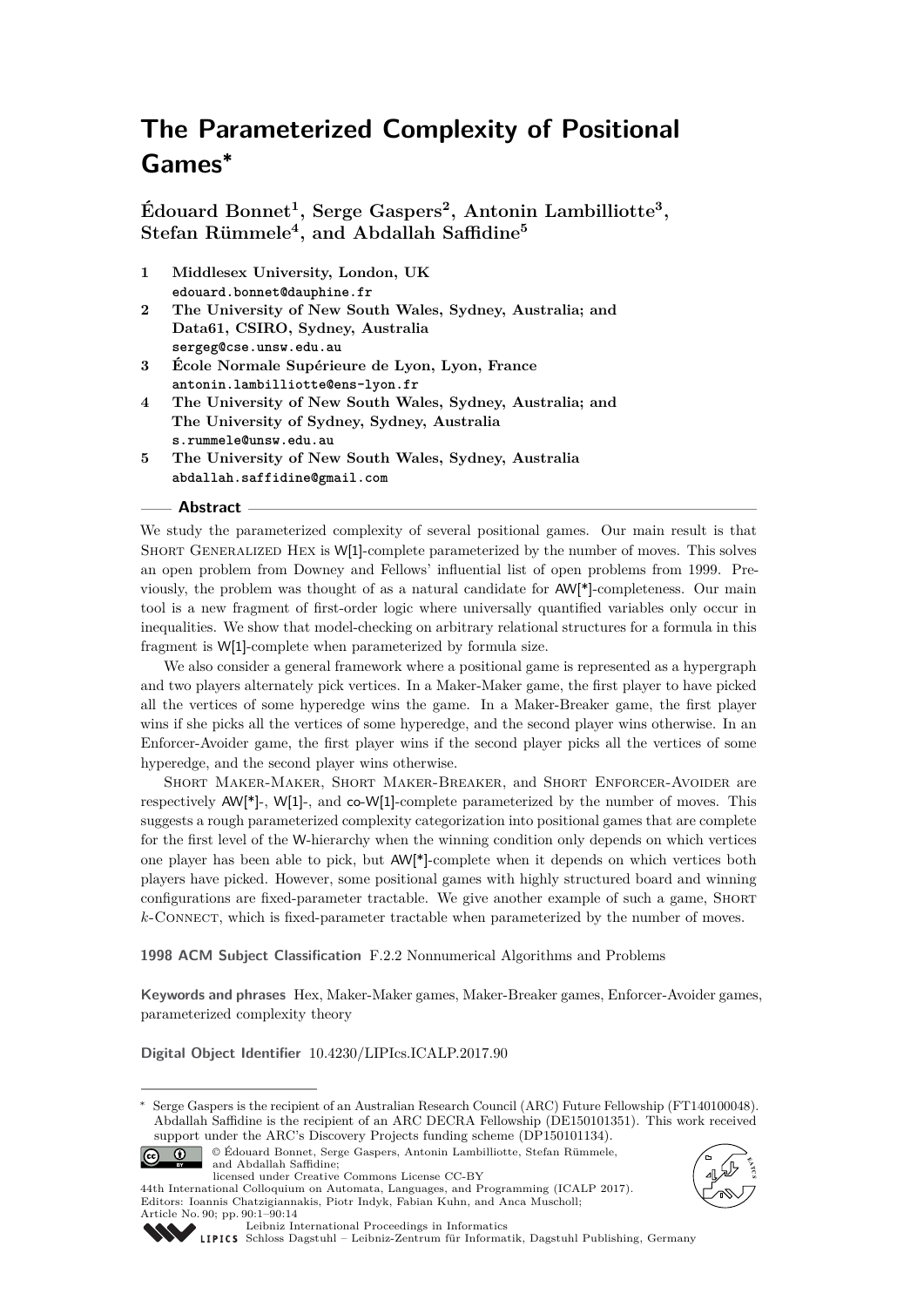### **90:2 The Parameterized Complexity of Positional Games**

# **1 Introduction**

In a *positional game* [\[13\]](#page-12-0), two players alternately claim unoccupied elements of the board of the game. The goal of a player is to claim a set of elements that form a winning set, and/or to prevent the other player from doing so.

TIC-TAC-TOE, its competitive variant played on a  $15 \times 15$  board, GOMOKU, as well as Hex are the most well-known positional games. When the size of the board is not fixed, the decision problem, whether the first player has a winning strategy from a given position in the game is PSPACE-complete for many such games. The first result was established for GENERALIZED HEX, a variant played on an arbitrary graph [\[8\]](#page-12-1). Reisch [\[15\]](#page-12-2) soon followed up with results for gomoku [\[15\]](#page-12-2) and Hex played on a board [\[16\]](#page-12-3). More recently, PSPACE-completeness was obtained for HAVANNAH [\[4\]](#page-12-4) and several variants of CONNECT $(m, n, k, p, k)$ *q*) [\[14\]](#page-12-5), a framework that encompasses Tic-Tac-Toe and Gomoku.

In a Maker-Maker game, also known as strong positional game, the winner is the first player to claim all the elements of some winning set. In a Maker-Breaker game, also known as weak positional game, the first player, Maker, wins by claiming all the elements of a winning set, and the second player, Breaker, wins by preventing Maker from doing so. In an Enforcer-Avoider game, the first player, Enforcer, wins if the second player claims all the vertices of a winning set, and the second player, Avoider, wins otherwise.

In this paper, we consider the corresponding short games, of deciding whether the first player has a winning strategy in  $\ell$  moves from a given position in the game, and parameterize them by  $\ell$ . The parameterized complexity of short games is known for games such as generalized chess [\[19\]](#page-13-1), generalized geography [\[1,](#page-12-6) [2\]](#page-12-7), and pursuit-evasion games [\[20\]](#page-13-2). For Hex, played on a hexagonal grid, the short game is FPT and for Generalized Hex, played on an arbitrary graph, the short game is W[1]-hard and in AW[\*].

When winning sets are given as arbitrary hyperedges in a hypergraph, we refer to the three game variants as Maker-Maker, Maker-Breaker, and Enforcer-Avoider, respectively. Maker-Breaker was first shown PSPACE-complete by Schaefer [\[17\]](#page-12-8) under the name *G*pos(POS DNF). A simpler proof was later given by Byskov [\[5\]](#page-12-9) who also showed PSPACE-completeness of Maker-Maker. To the best of our knowledge, the classical complexity of ENFORCER-AVOIDER has not been established yet.

We will show that the short game for GENERALIZED HEX is W[1]-complete, solving an open problem stated numerous times [\[4,](#page-12-4) [7,](#page-12-10) [6,](#page-12-11) [10,](#page-12-12) [18\]](#page-12-13), we establish that the short game for a generalization of Tic-Tac-Toe is FPT, and we determine the parameterized complexity of the short games for Maker-Maker, Maker-Breaker, and Enforcer-Avoider. One of our main tools is a new fragment of first-order logic where universally-quantified variables only occur in inequalities and no other relations. After giving some necessary definitions in the next section, we will state our results precisely, and discuss them. The rest of the paper is devoted to the proofs, with some parts deferred to the long version [\[3\]](#page-12-14).

## **2 Preliminaries**

**Finite structures.** A vocabulary  $\tau$  is a finite set of relation symbols, each having an associated arity. A finite structure  $\mathcal A$  over  $\tau$  consists of a finite set A, called the universe, and for each  $R$  in  $\tau$  a relation over  $A$  of corresponding arity. An (undirected) graph is a finite structure  $G = (V, E)$ , where E is a symmetric binary relation. A hypergraph is a finite structure  $G = (V \cup E, IN)$ , where  $IN \subseteq V \times E$  is the incidence relation between vertices and edges. Sometimes it is more convenient to denote a hypergraph instead by a tuple  $G = (V, E)$ where *E* is a set of subsets of *V* .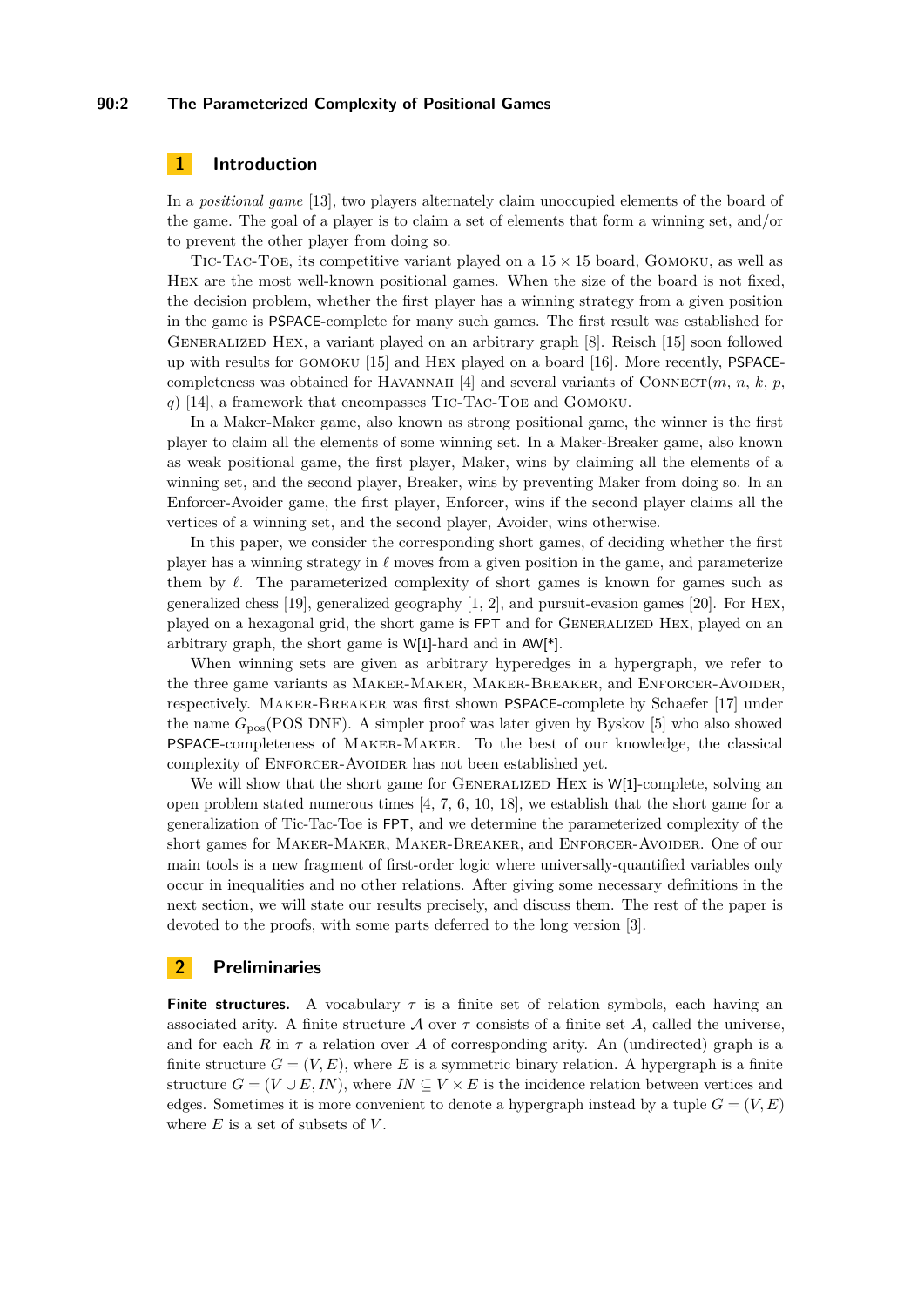## **É. Bonnet, S. Gaspers, A. Lambilliotte, S. Rümmele, and A. Saffidine 90:3**

**First-order logic.** We assume a countably infinite set of variables. Atomic formulas over vocabulary  $\tau$  are of the form  $x_1 = x_2$  or  $R(x_1, \ldots, x_k)$  where  $R \in \tau$  and  $x_1, \ldots, x_k$  are variables. The class FO of all first-order formulas over *τ* consists of formulas that are constructed from atomic formulas over *τ* using standard Boolean connectives ¬*,* ∧*,* ∨ as well as quantifiers ∃*,* ∀ followed by a variable. Let *ϕ* be a first-order formula. The size of (a reasonable encoding of)  $\varphi$  is denoted by  $|\varphi|$ . The variables of  $\varphi$  that are not in the scope of a quantifier are called free variables. We denote by  $\varphi(\mathcal{A})$  the set of all assignments of elements of *A* to the free variables of  $\varphi$  such that  $\varphi$  is satisfied. We call *A* a model of  $\varphi$  if  $\varphi(\mathcal{A})$  is not empty. The class  $\Sigma_1$  contains all first-order formulas of the form  $\exists x_1, \ldots, \exists x_k \varphi$  where  $\varphi$  is a quantifier free first-order formula.

**Parameterized complexity.** The class FPT contains all parameterized problems that can be decided by an FPT-algorithm. An FPT-algorithm is an algorithm with running time  $f(k) \cdot n^{\mathcal{O}(1)}$ , where  $f(\cdot)$  is an arbitrary computable function that only depends on the parameter *k* and *n* is the size of the problem instance. An FPT*-reduction* of a parameterized problem  $\Pi$  to a parameterized problem  $\Pi'$  is an FPT-algorithm that transforms an instance  $(I, k)$  of  $\Pi$  to an instance  $(I', k')$  of  $\Pi'$  such that: (i)  $(I, k)$  is a yes-instance of  $\Pi$  if and only if  $(I', k')$  is a yes-instance of  $\Pi'$ , and (ii)  $k' = g(k)$ , where  $g(\cdot)$  is an arbitrary computable function that only depends on *k*. Hardness and completeness with respect to parameterized complexity classes is defined analogously to the concepts from classical complexity theory, using FPT-reductions. The following parameterized classes will be needed in this paper: FPT  $\subseteq$  W[1]  $\subseteq$  AW[\*]. Many parameterized complexity classes can be defined via a version of the following model checking problem.

 $\overline{\mathrm{MC}(\Phi)}$ *Instance:* Finite structure A and formula  $\varphi \in \Phi$ . *Parameter:* |*ϕ*|. *Problem:* Decide whether  $\varphi(A) \neq \emptyset$ .

In particular, the problem  $MC(\Sigma_1)$  is W[1]-complete and the problem  $MC(FO)$  is AW[\*]complete (see for example [\[9\]](#page-12-15)).

**Positional games.** Positional games are played by two players on a hypergraph  $G = (V, E)$ . The vertex set *V* indicates the set of available positions, while the each hyperedge  $e \in E$ denotes a winning configuration. For some games, the hyperedges are implicitly defined, instead of being explicitly part of the input. The two players alternatively claim unclaimed vertices of *V* until either all elements are claimed or one player wins. A *position* in a positional game is an allocation of vertices to the players, who have already claimed these vertices. The *empty position* is the position where no vertex is allocated to a player. The notion of winning depends on the game type. In a *Maker-Maker game*, the first player to claim all vertices of some hyperedge  $e \in E$  wins. In a *Maker-Breaker game*, the first player (*Maker*) wins if she claims all vertices of some hyperedge  $e \in E$ . If the game ends and player 1 has not won, then the second player (*Breaker*) wins. In an *Enforcer-Avoider game*, the first player (*Enforcer*) wins if the second player (*Avoider*) claims all vertices of some hyperedge  $e \in E$ . If the game ends and player 1 has not won, then the second player wins. A positional game is called an  $\ell$ -move game, if the game ends either after a player wins or both players played  $\ell$  moves. A winning strategy for player 1 is a move for player 1 such that for all moves of player 2 there exists a move of player 1...such that player 1 wins.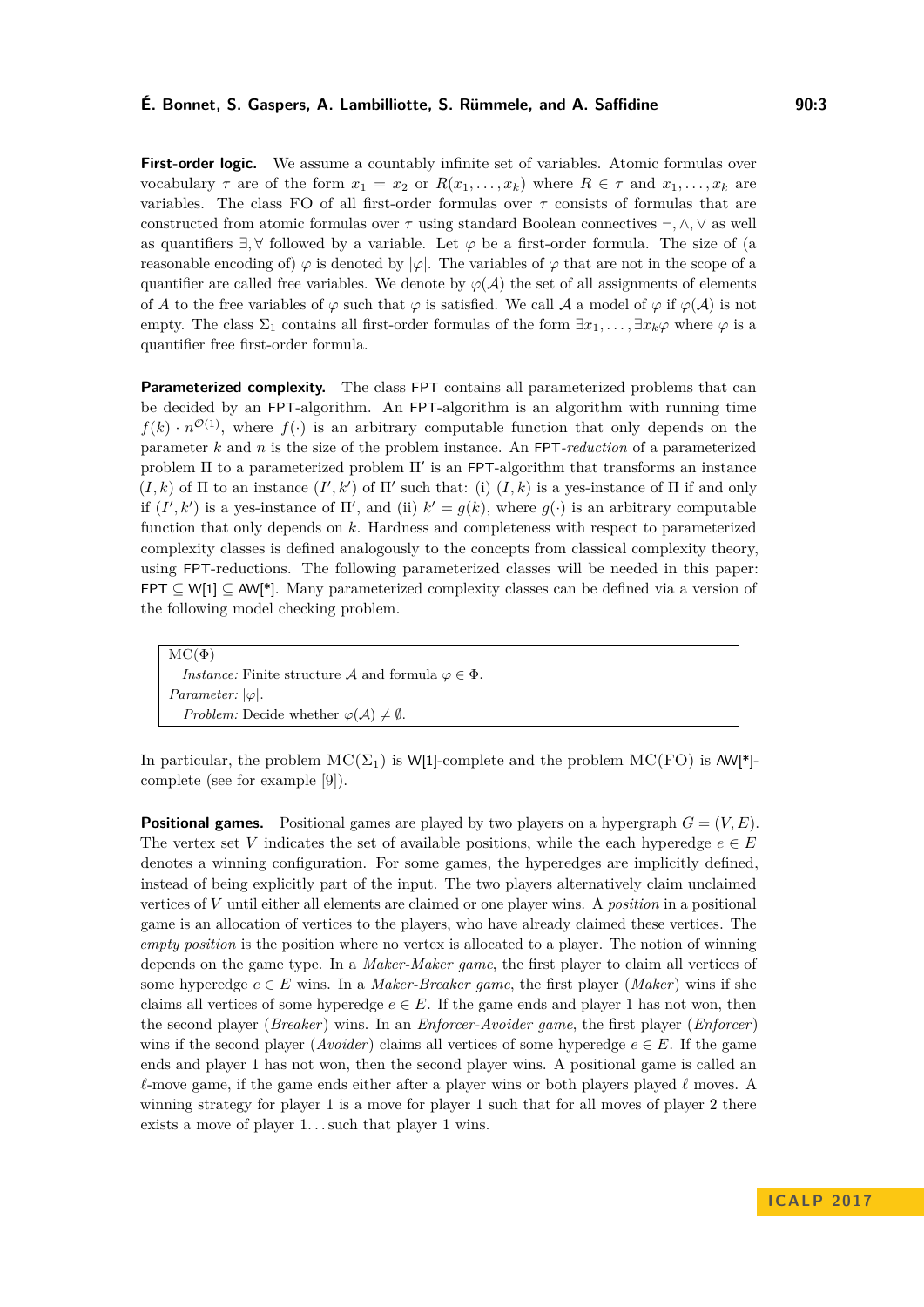## **90:4 The Parameterized Complexity of Positional Games**

# **3 Results**

The first game we consider is a Maker-Maker game that generalizes well-known games Tic-Tac-Toe, Connect6, and Gomoku (also known as Five in a Row). In Connect(*m*,  $n, k, p, q$ , the vertices are cells of an  $m \times n$  grid, each set of *k* aligned cells (horizontally, vertically, or diagonally) is a winning set, the first move by player 1 is to claim *q* vertices, and then the players alternate claim *p* unclaimed vertices at each turn. Tic-Tac-Toe corresponds to  $COMNET(3, 3, 3, 1, 1)$ ,  $COMMET6$  to  $CONNET(19, 19, 6, 2, 1)$ , and  $GOMOKU$ to CONNECT(19, 19, 5, 1, 1). Variations with different board sizes are also common. In the SHORT *k*-CONNECT problem, the input is the set of  $m \cdot n$  vertices, an assignment of some of these vertices to the two players, the integer  $p$ , and the parameter  $\ell$ . The winning sets corresponding to the *k* aligned cells are implicitly defined. The question is whether player 1 has a winning strategy from this position in at most  $\ell$  moves. We omit *q* from the problem definition of SHORT *k*-CONNECT since we are modeling games that advanced already past the initial moves. Our first result (proved in Section [4\)](#page-4-0) is that SHORT  $k$ -CONNECT is fixed-parameter tractable for parameter  $\ell$ . (In all our results, the parameter is the number of moves,  $\ell$ .)

#### ▶ Theorem 1. SHORT *k*-CONNECT *is* FPT.

The main reason for this tractability is the rather special structure of the winning sets. It helps reducing the problem to model checking for first-order logic on locally bounded treewidth structures, which is FPT [\[11\]](#page-12-16).

A similar strategy was recently used to show that Short Hex is FPT [\[4\]](#page-12-4). The Hex game is played on a parallelogram board paved by hexagons, each player owns two opposite sides of the parallelogram. Players alternately claim an unclaimed cell, and the first player to connect their sides with a path of connected hexagons wins the game. Note that we may view Hex as a Maker-Breaker game: if the second player manages to disconnect the first players sides, he has created a path connecting his sides. Bonnet et al. [\[4\]](#page-12-4) also considered a well-known generalization to arbitrary graphs. The GENERALIZED HEX game is played on a graph with two specified vertices *s* and *t*. The two players alternately claim an unclaimed vertex of the graph, and player 1 wins if she can connect *s* and *t* by vertices claimed by her, and player 2 wins if he can prevent player 1 from doing so. The SHORT GENERALIZED HEX problem has as input a graph *G*, two vertices *s* and *t* in *G*, an allocation of some of the vertices to the players, and an integer  $\ell$ . The parameter is  $\ell$ , and the question is whether player 1 has a winning strategy to connect  $s$  and  $t$  in  $\ell$  moves.

The Short Generalized Hex problem is known to be in AW[\*] and was conjectured to be AW[\*]-complete [\[4,](#page-12-4) [7,](#page-12-10) [6,](#page-12-11) [10,](#page-12-12) [18\]](#page-12-13). In fact, AW[\*] is thought of as the natural home for most short games [\[7\]](#page-12-10), playing a similar role in parameterized complexity as PSPACE in classical complexity for games with polynomial length. However, Bonnet et al. [\[4\]](#page-12-4) only managed to show that SHORT GENERALIZED HEX is W[1]-hard, leaving a complexity gap between W[1] and  $AW[*]$ . Our next result is to show that SHORT GENERALIZED HEX is in W[1]. Thus, SHORT GENERALIZED HEX is in fact W[1]-complete.

## <span id="page-3-0"></span>▶ Theorem 2. SHORT GENERALIZED HEX *is* W[1]-*complete.*

Our main tool is a new fragment of first-order logic for which model-checking on arbitrary relational structures is W[1]-complete parameterized by the length of the formula. This fragment, which we call  $\forall^{\neq}$ -FO, is the fragment of first-order logic where universally-quantified variables appear only in inequalities.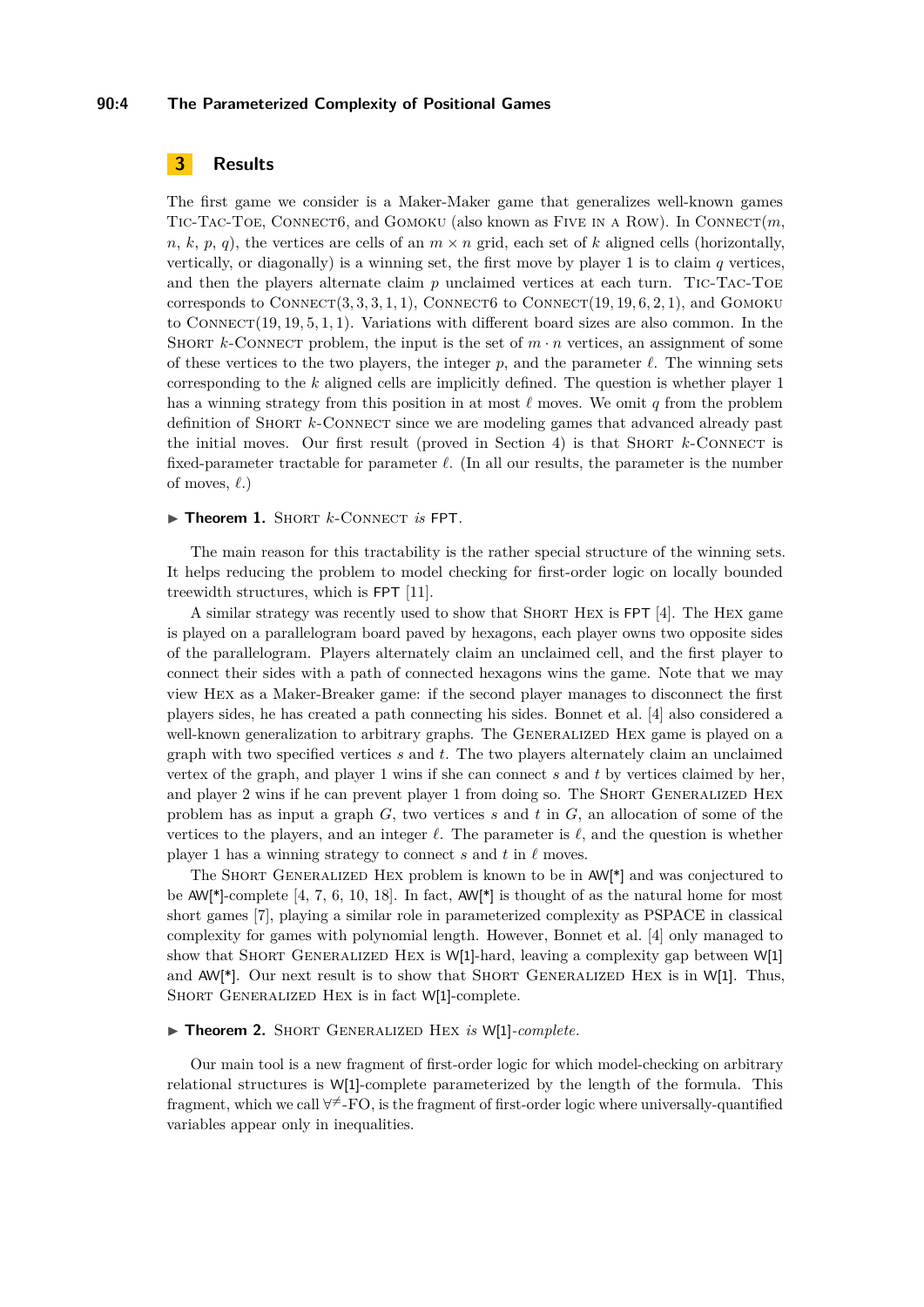## **É. Bonnet, S. Gaspers, A. Lambilliotte, S. Rümmele, and A. Saffidine 90:5**

# ▶ Theorem 3.  $MC(\forall^{\neq}$ -FO) *is* W[1]-*complete.*

This result is proved by reducing a formula in  $\forall^{\neq}$ -FO to a formula in  $\Sigma_1$ . The  $\forall^{\neq}$ -FO logic makes it convenient to express short games where we can express that player 1 can reach a certain configuration without being blocked by player 2, no matter what configurations player 2 reaches. This is indeed the case for Generalized Hex, where we are merely interested in knowing if player 1 can connect *s* and *t* without being blocked by player 2.

More generally, this is the case for Short Maker-Breaker, where the input is a hypergraph  $G = (V, E)$ , a position, and an integer  $\ell$ , and the question is whether player 1 has a winning strategy to claim all the vertices of some hyperedge in  $\ell$  moves.

#### I **Theorem 4.** Short Maker-Breaker *is* W[1]*-complete.*

The fact that Short Maker-Breaker is PSPACE-complete and W[1]-complete (and *not* AW[\*]-complete) may challenge the intuition one has on alternation. Looking at the classical complexity (PSPACE-completeness), it seems that both players have comparable expressivity and impact over the game. As the game length is polynomially bounded, if the outcome could be determined by only guessing a sequence of moves from one player, then the problem would lie in NP. Now from the parameterized complexity standpoint, Short Maker-Breaker is equivalent under FPT reductions to guessing the *k* vertices of a clique (as in the seminal W[1]-complete *k*-Clique problem); no alternation there. Those considerations may explain why it was difficult to believe that GENERALIZED HEX is *not* AW<sup>[\*</sup>]-complete as conjectured repeatedly [\[18,](#page-12-13) [6,](#page-12-11) [7\]](#page-12-10).

This is also in contrast to Short Maker-Maker, where the input is a hypergraph  $G = (V, E)$ , a position, and an integer  $\ell$ , and the question is whether player 1 has a strategy to be the first player claiming all the vertices of some hyperedge in  $\ell$  moves.

#### I **Theorem 5.** Short Maker-Maker *is* AW[\*]*-complete.*

For the remaining type of positional games, the SHORT ENFORCER-AVOIDER problem has as input a hypergraph  $G = (V, E)$ , a position, and an integer  $\ell$ , and the question is whether player 1 has a strategy to claim  $\ell$  vertices that forces player 2 to complete a hyperedge. Again, player 1 can only block some moves of player 2, and the winning condition for player 1 can be expressed in  $\forall^{\neq}$ -FO.

#### ▶ Theorem 6. SHORT ENFORCER-AVOIDER *is* co-W[1]-*complete.*

Our results suggest that a structured board may suggest that a positional game is FPT, but otherwise, the complexity depends on how the winning condition for player 1 can be expressed. If it only depends on what positions player 1 has reached, our results suggest that the problem is W[1]-complete, but when the winning condition for player 1 also depends on the position player 2 has reached, the game is probably AW[\*]-complete.

## <span id="page-4-0"></span>**4 Short** *k***-Connect is FPT**

Graph *G* represents an  $m \times n$  board in the following sense. Every board cell is represented by a vertex. Horizontal, vertical and diagonal neighbouring cells are connected via an edge. Vertex sets  $V_1$  and  $V_2$  represent the vertices already occupied by Player 1 and Player 2. While integer *p*, the number of stones to be placed during a move, is part of the input, we restrict it to values below constant *k* as games with  $p \geq k$  are trivial.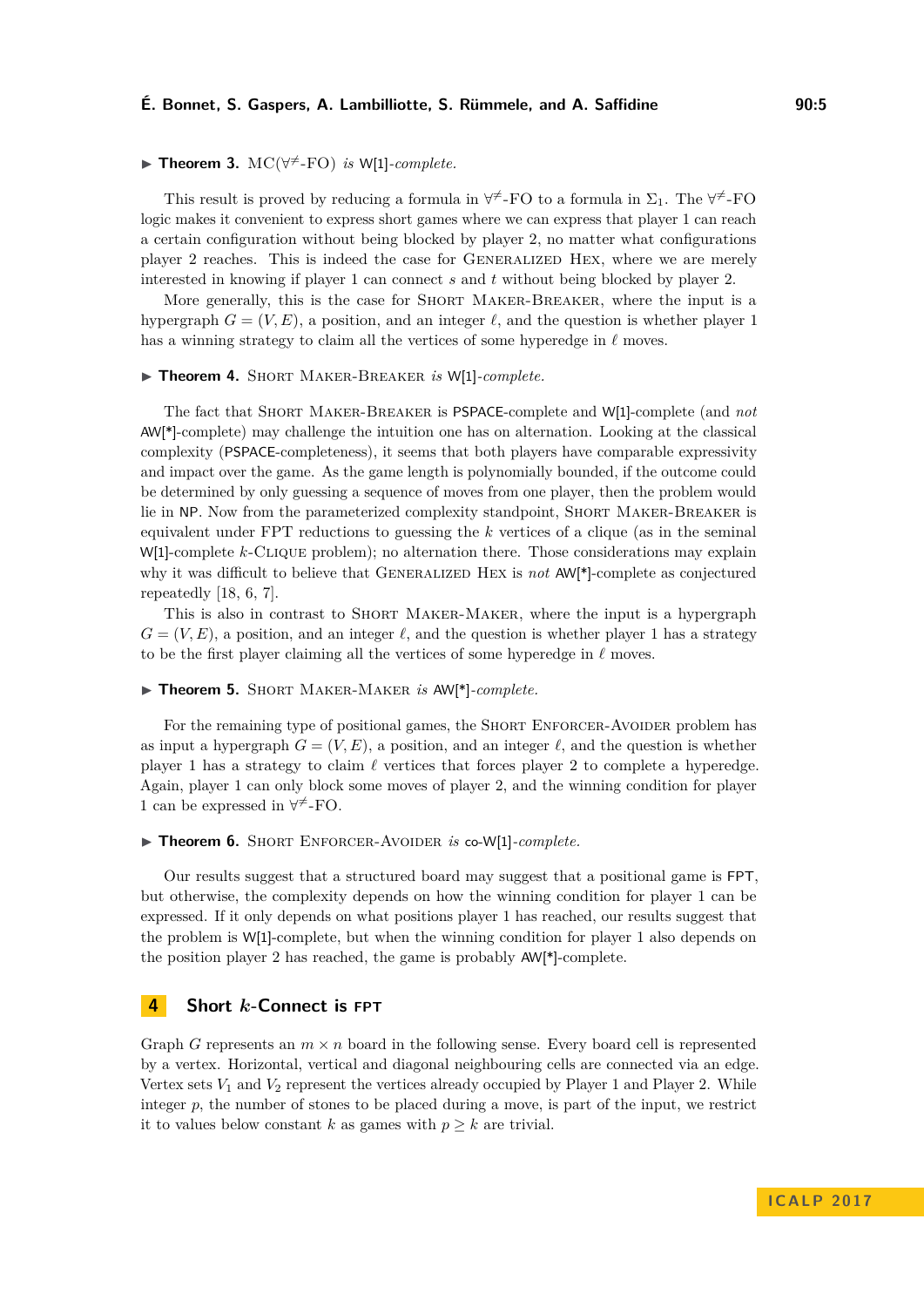Short *k*-Connect *Instance:* A graph  $G = (V, E)$  representing an  $m \times n$  board, occupied vertices  $V_1, V_2 \subseteq V$ , and integer  $p$  and  $\ell$ . *Parameter: `*. *Problem:* Decide whether Player 1 has a winning strategy with at most  $\ell$  moves.

#### ▶ Theorem 1. SHORT *k*-CONNECT *is* FPT.

**Proof.** We reduce SHORT *k*-CONNECT to first-order model checking MC(FO) on a bounded degree graph. Using a result by Seese [\[21\]](#page-13-3), it follows that Short *k*-Connect is FPT. Let  $(G, V_1, V_2, p, \ell)$  be an instance of SHORT *k*-CONNECT, where  $G = (V, E)$ . We construct instance  $(\mathcal{A}, \varphi)$  of MC(FO) as follows. Let *EDGE* be a binary relation symbol and let *V1* and *V2* be unary relation symbols. Then  $A$  is the  $\{EDGE, V1, V2\}$ -structure  $(V, EDGE^{\mathcal{A}}, V1^{\mathcal{A}}, V2^{\mathcal{A}})$  with  $EDGE^{\mathcal{A}} := E$ ,  $VI^{\mathcal{A}} := V_1$ , and  $V2^{\mathcal{A}} := V_2$ . FO-formula  $\varphi$  is defined as  $\varphi \equiv \exists x_1^1 \exists x_1^2 \ldots \exists x_1^p \forall y_1^1 \ldots \forall y_1^p \exists x_2^1 \ldots \exists x_2^p \forall y_2^1 \ldots \exists x_\ell^p \exists u_1 \exists u_2 \ldots \exists u_k \forall v_1 \forall v_2 \ldots \forall v_k \psi$ ,

$$
\psi \equiv \bigvee_{i=0}^{\ell} \left[ \text{legalP1}_i(x_1^1, \ldots, x_1^p, y_1^1, \ldots, x_{\ell}^p) \land \left( \neg \text{legalP2}_i(x_1^1, \ldots, x_1^p, y_1^1, \ldots, x_{\ell}^p) \lor \right. \\
\left. \left( \text{configP1}_i(x_1^1, \ldots, x_{\ell}^p, u_1, \ldots, u_k) \land \bigwedge_{j=1}^{k-2} \text{aligned}(u_j, u_{j+1}, u_{j+2}) \land \right. \\
\left. \left( \neg \text{configP2}_i(y_1^1, \ldots, y_{\ell}^p, v_1, \ldots, v_k) \lor \neg \bigwedge_{j=1}^{k-2} \text{aligned}(v_j, v_{j+1}, v_{j+2}) \right) \right) \right],
$$

 $path(u, v, w) \equiv EDGE(u, v) \wedge EDGE(v, w)$ *hor*\_*vert*(*u, v, w*) ≡ ∃*x*∃*y path*(*u, v, w*) ∧ *path*(*u, x, w*) ∧ *path*(*u, y, w*) ∧ *path*(*x, v, y*)∧  $\forall z \big[ (z \neq v \land z \neq x \land z \neq y) \rightarrow \neg path(u, z, w) \big],$  $diag(u, v, w) \equiv path(u, v, w) \land \forall x \big[x \neq v \implies \neg path(u, x, w)\big],$  $aligned} (u, v, w) \equiv hor \quad vert(u, v, w) \vee diag(u, v, w).$ 

Variables  $x_i^j$  represent the *j*th stone in Player 1's *i*th move and variables  $y_i^j$  represent the *j*th stone in Player 2's *i*th move. The sequences  $u_1 \ldots u_k$  and  $v_1 \ldots v_k$  represent possible winning configurations for Player 1 and Player 2. The structure of  $\psi$  is the following. The first disjunction ranging from  $i = 0$  to  $i = \ell$  represents the number of moves Player 1 needs to win the game. We then ensure that the *x* variables represent legal moves by Player 1. Further, either variables *y* do not represent legal moves by Player 2, or Player 1 achieved a winning configuration. For the latter, we assure that variables *u* represent aligned vertices occupied by Player 1. Finally, we check that Player 2 did not achieve a winning configuration before, that is vertices *v* do not represent aligned vertices occupied by Player 2. Formula  $path(u, v, w)$  expresses that there is a path of length 2 between vertices *u* and *w* via *v* (*configP1*<sup>*i*</sup> and *configP2*<sup>*i*</sup><sup></sup> ensure that the arguments are disjoint vertices). Formula *hor*\_*vert*(*u, v, w*) expresses that vertices *u*, *v*, and *w* are aligned horizontally or vertically in this order. A case analysis shows that *u, v* and *w* are horizontally or vertically aligned if and only if there are exactly three nodes at distance 1 of *u* and *w*, and that *v* is in the middle of the other two. In case *u, v* and *w* are located on one of the border lines of the board, there are exactly two nodes at distance 1. Formula  $diag(u, v, w)$  expresses that vertices  $u, v$ , and w are diagonally aligned in this order. This is the case if there exists no other length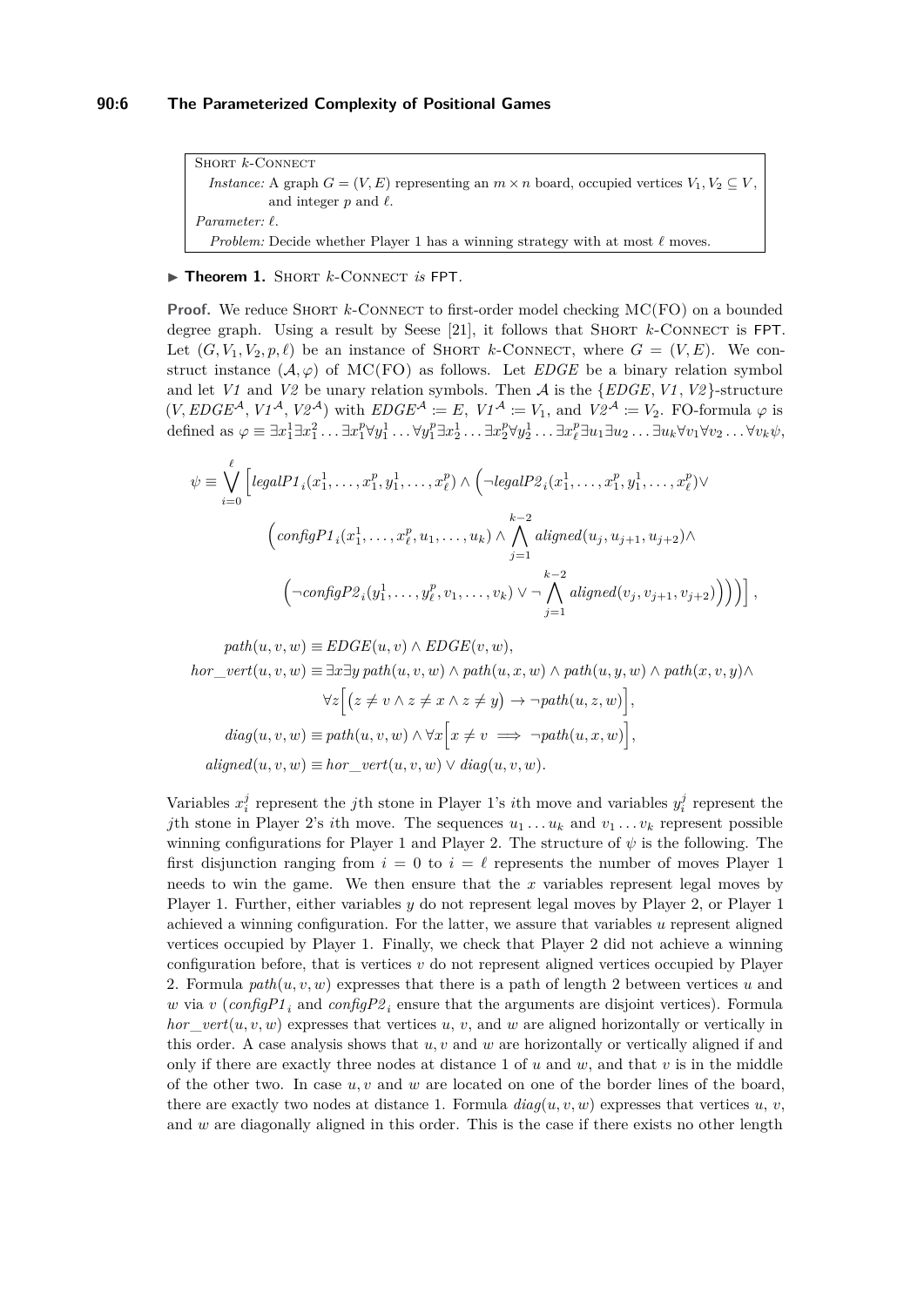## **É. Bonnet, S. Gaspers, A. Lambilliotte, S. Rümmele, and A. Saffidine 90:7**

2 path between *u* and *w*. Formula *aligned*(*u, v, w*) expresses that vertices *u*, *v*, and *w* are aligned (in that order). Formula  $legalPI_i$  (see [\[3\]](#page-12-14)) ensures that variables  $x_i^j$  represent legal moves of Player 1, that is vertices not contained in *V*<sup>1</sup> or *V*<sup>2</sup> or previously played vertices. Analogously,  $\text{legalP2}_i$  ensures that variables  $y_i^j$  represent legal moves of Player 2. Formula, *configP1*<sup>*i*</sup> (see [\[3\]](#page-12-14)) expresses that variables  $u_1, \ldots, u_k$  form a valid configuration of exactly *k* vertices out of the set of  $V_1$  or vertices played by Player 1. Analogously,  $\text{configP2}_i$  states that variables  $v_1, \ldots, v_k$  form a valid configuration of exactly k vertices out of the set of *V*<sub>2</sub> or vertices played by Player 2. The size of  $\varphi$  is polynomial in  $\ell$ ,  $k$ , and  $p$ . Since  $k$  is a constant and  $p$  is bounded by  $k$ , we have an FO formula polynomial in our parameter  $\ell$ . Graph *G* represents a grid with diagonals. Hence, *G* has maximum degree 8. It follows from Seese [\[21\]](#page-13-3) that Short Connect is FPT.

# **5 MC(**∀ <sup>6</sup><sup>=</sup>**-FO) is W[1]-complete**

The class  $\forall^{\neq}$ -FO contains all first-order formulas of the form  $Q_1x_1Q_2x_2Q_3x_3 \ldots Q_kx_k\varphi$ , with  $Q_i \in \{\forall,\exists\}$  and  $\varphi$  being a quantifier free first-order formula such that every  $\forall$ -quantified variable  $x_i$  only occurs in inequalities, that is in relations of the form  $x_i \neq x_j$  for some variable  $x_j$ . Furthermore,  $\varphi$  does not contain any other variables besides  $x_1, \ldots, x_k$ .

▶ Theorem 3.  $MC(\forall^{\neq}$ -FO) *is* W[1]-*complete.* 

**Proof.** Hardness: Every  $\Sigma_1$  formula is contained in the class  $\forall^{\neq}$ -FO. Hence, W[1]-hardness follows from W[1]-completeness of  $MC(\Sigma_1)$ .

Membership: By reduction to  $MC(\Sigma_1)$ . Let  $(\mathcal{A}, \varphi)$  be an instance of  $MC(\forall^{\neq}$ -FO). If  $\varphi$ contains only existential quantifiers then  $(\mathcal{A}, \varphi)$  is already an instance of MC( $\Sigma_1$ ). Hence, let  $\varphi = Q_1 x_1 Q_2 x_2 \dots Q_{i-1} x_{i-1} \forall x_i \exists x_{i+1} \exists x_{i+2} \dots \exists x_k \psi$  with  $Q_i \in {\forall, \exists}$  for  $1 \leq j \leq i, \psi$  is in negation normal form and  $|\varphi| = \ell$ . That is,  $x_i$  is the rightmost of the universal quantified variables. In order to reduce  $(\mathcal{A}, \varphi)$  to an instance of  $MC(\Sigma_1)$ , we need a way to remove all universal quantifications. We will show how to eliminate the universal quantification of  $x_i$ . This technique can then be used to iteratively eliminate all the universal quantifiers. Let  $\varphi_1(x_1, \ldots, x_{i-1})$  be the subformula  $\varphi_1(x_1, \ldots, x_{i-1}) = \forall x_i \exists x_{i+1} \ldots \exists x_k \psi$ . We will show that we can replace  $\varphi_1(x_1, \ldots, x_{i-1})$  by

$$
\varphi_2(x_1,\ldots,x_{i-1}) = \exists y_i \exists y_{i+1}\ldots\exists y_k \Big( \psi[y_i/x_i,y_{i+1}/x_{i+1},\ldots,y_k/x_k] \wedge \tag{1}
$$

$$
\bigwedge_{j=1}^{i-1} \exists y_{i+1}^j \exists y_{i+2}^j \dots \exists y_k^j \psi[x_j/x_i, y_{i+1}^j/x_{i+1}, y_{i+2}^j/x_{i+2}, \dots, y_k^j/x_k] \wedge \tag{2}
$$

$$
\bigwedge_{j=i+1}^{k} \exists y_{i+1}^{j} \exists y_{i+2}^{j} \dots \exists y_{k}^{j} \psi[y_{j}/x_{i}, y_{i+1}^{j}/x_{i+1}, y_{i+2}^{j}/x_{i+2}, \dots, y_{k}^{j}/x_{k}]\bigg).
$$
 (3)

This reduction is an FPT-reduction, since the size of formula  $\varphi_2$  is a function of the size of formula  $\varphi_1$ . Let  $c_1, \ldots, c_{i-1}$  be arbitrary but fixed elements of the universe A of A. We will show  $\phi_1(x_1, \ldots, x_{i-1}) \equiv \varphi_2(x_1, \ldots, x_{i-1})$  by proving (a)  $\varphi_1(c_1, \ldots, c_{i-1}) \rightarrow \varphi_2(c_1, \ldots, c_{i-1})$ and (b)  $\varphi_2(c_1,\ldots,c_{i-1}) \to \varphi_1(c_1,\ldots,c_{i-1})$ . For (a) assume that  $\varphi_1(c_1,\ldots,c_{i-1})$  is true. This means,  $\varphi_1[c_i/x_i]$  is true for all  $c_i \in A$ , that is for all  $c_i \in A$  there exists an assignment to  $x_{i+1}, \ldots, x_k$  such that  $\psi$  is true. Part (1) of  $\varphi_2(c_1, \ldots, c_{i-1})$  asks for some  $c_i \in A$  such that there exists an assignment to  $x_{i+1}, \ldots, x_k$  such that  $\psi$  is true. Part (2) asks for the existence of an assignment to  $x_{i+1}, \ldots, x_k$  such that  $\psi$  is true for each of the cases where  $x_i$  is one of the elements  $c_1, \ldots, c_{i-1}$ . Part (3) asks for the existence of an assignment to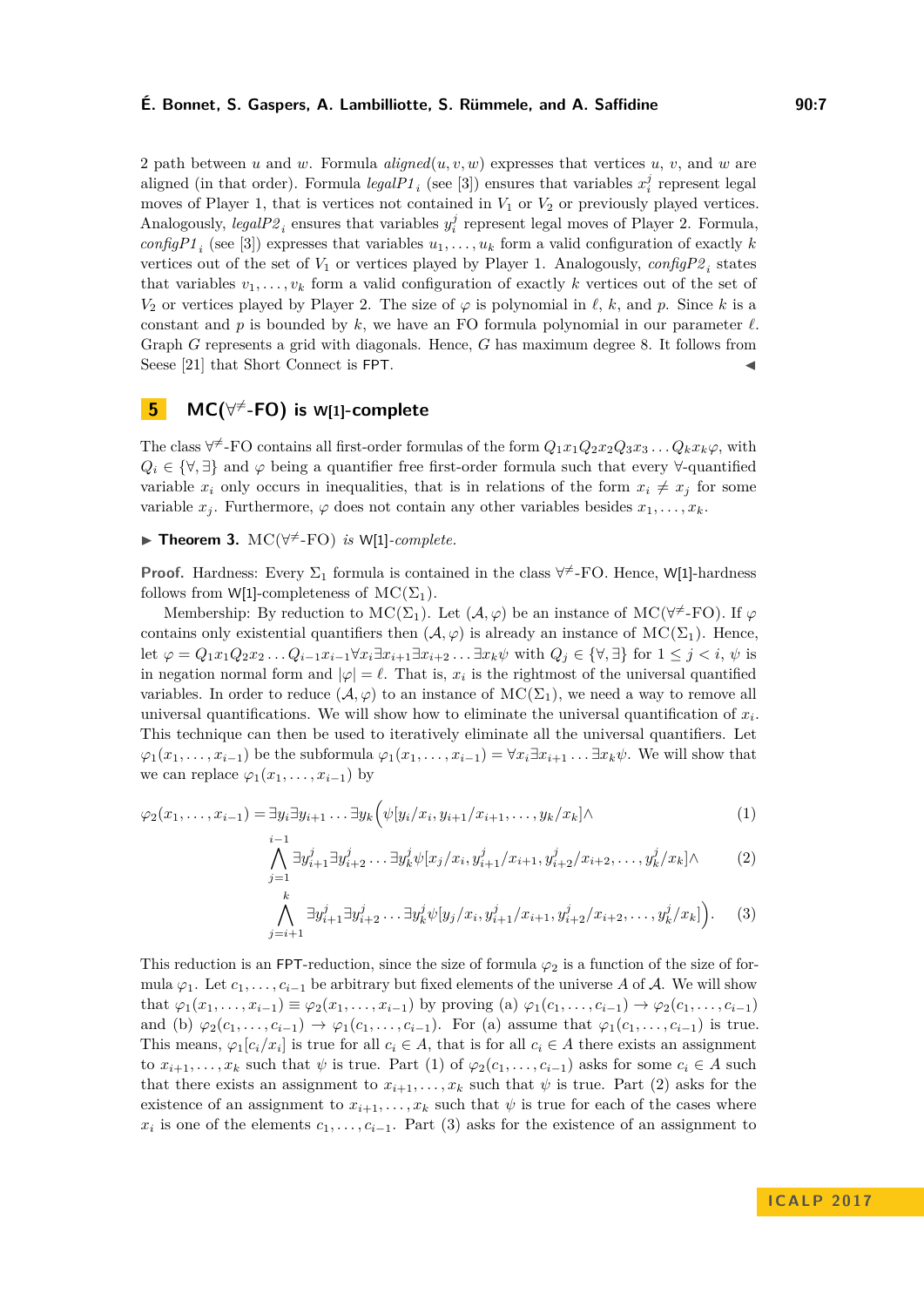## **90:8 The Parameterized Complexity of Positional Games**

 $x_{i+1}, \ldots, x_k$  such that  $\psi$  is true for each of the cases where  $x_i$  is one of the elements that are assigned to  $x_{i+1}, \ldots, x_k$  in the model of Part (1). All these are special cases of the universal quantification over  $x_i$ , hence  $\varphi_2(c_1, \ldots, c_{i-1})$  is true.

For direction (b) assume towards a contradiction that  $\varphi_1(c_1, \ldots, c_{i-1})$  is false and that  $\varphi_2(c_1, \ldots, c_{i-1})$  is true. Since  $\varphi_1$  is false, there exists  $c_i \in A$  such that  $\varphi_1[c_i/x_i]$  is false. We perform a case distinction on the value  $c_i$ . First let  $c_i = c_j$  for some  $j \in \{1, \ldots, i-1\}$ . Then let  $c_{i+1}, \ldots, c_k$  be the assignments to variables  $y_{i+1}^j, \ldots, y_k^j$  in the model of  $\varphi_2$ . The *j*th conjunct of Part (2) of  $\varphi_2$  states that  $\psi$  holds for  $x_i = x_j$  using the assignment  $c_{i+1}, \ldots, c_k$ . Hence, assigning  $c_{i+1}, \ldots, c_k$  to variables  $x_{i+1}, \ldots, x_k$  in  $\varphi_1$  is a model for  $\varphi_1[c_i/x_i]$ , which contradicts our assumption. As the next case, let  $c_{i+1}, \ldots, c_k$  be the assignment to variables *y*<sub>*i*+1</sub>*, . . . , y<sub>k</sub>* in the model of  $\varphi_2$  and let  $c_i = c_j$  for some  $j \in \{i+1, ..., k\}$ . Let  $c'_{i+1}, \ldots, c'_{k}$ be the assignments to variables  $y_{i+1}^j, \ldots, y_k^j$  in the model of  $\varphi_2$ . The conjunct with index *j* of Part (3) of  $\varphi_2$  states that  $\psi$  holds for  $x_i = x_j = c_j$  using the assignment  $c'_{i+1}, \ldots, c'_{k}$ . Hence, assigning  $c'_{i+1}, \ldots, c'_{k}$  to variables  $x_{i+1}, \ldots, x_{k}$  in  $\varphi_1$  is a model for  $\varphi_1[c_i/x_i]$ , which contradicts our assumption. For the last case, let *c<sup>i</sup>* be one of the remaining values. Let  $\ell_1, \ldots, \ell_m$  be all the literals in  $\psi$  that contain  $x_i$ . All of them are inequalities of the form  $x_i \neq x_j$  for  $j \neq i$ . Let  $c'_i$  be the assignment to  $y_i$  in the model of  $\varphi_2$ . Let  $\ell'_1, \ldots, \ell'_m$  be the literals in  $\psi[y_i/x_i, y_{i+1}/x_{i+1}, \ldots, y_k/x_k]$  in Part (1) of  $\varphi_2$  that correspond to  $\ell_1, \ldots, \ell_m$ . We have no knowledge about the truth value of these literals  $\ell'_j$  with  $1 \leq j \leq m$ , but all of the literals  $\ell_j$  in  $\psi$  evaluate to true when assigning  $c_{i+1}, \ldots, c_k$  to the variables  $x_{i+1}, \ldots, x_k$ . Since  $\psi$  is in negation normal form and the literals  $\ell_1, \ldots, \ell_m$  never occur in unnegated form, that is as equalities, changing the truth value of these literal from false to true will never result in changing the truth value of the whole formula from true to false. But since  $c'_i$  together with  $c_{i+1}, \ldots, c_k$  is a model of Part (1) of  $\varphi_2$ , it holds that for all values of  $c_i$ that we consider in this case, that  $\varphi_1[c_i/x_i]$  is true, which contradicts our assumption. This completes the case distinction and we have  $\varphi_1(x_1, \ldots, x_{i-1}) \equiv \varphi_2(x_1, \ldots, x_2)$ .

## **6 Short Generalized Hex is W[1]-complete**

Short Generalized Hex *Instance:* Graph  $G = (V, E)$ , vertices  $s, t \in V$ , vertex sets  $V_1, V_2 \subset V$  with  $V_1 \cap V_2 = \emptyset$ , and integer  $\ell$ . *Parameter: `*. *Problem:* Decide whether Player 1 has a winning strategy with at most  $\ell$  moves in the generalized Hex game  $(G, s, t, V_1, V_2)$ .

A generalized Hex game  $(G, s, t, V_1, V_2)$  is a positional game  $(V', E')$ , where the positions  $V'$ and the winning configurations  $E'$  are defined as follows. Set  $V'$  contains all vertices of  $G$ , that is  $V' = V$ . Set *E'* contains a set of vertices  $\{v_1, \ldots, v_k\}$  if and only if  $\{v_1, \ldots, v_k\} \cup \{s, t\}$ form an  $s - t$  path in *G*. Additionally, vertices in  $V_1$  and  $V_2$  are already claimed by player 1 and player 2, respectively. Since the set of winning configurations of SHORT GENERALIZED HEX is only defined implicitly, the input size of SHORT GENERALIZED HEX can be exponential smaller than the number of winning configurations.

▶ Theorem 2. SHORT GENERALIZED HEX *is* W[1]-*complete.* 

**Proof.** Hardness is already known [\[4\]](#page-12-4). For membership, we reduce SHORT GENERALIZED HEX to MC( $\forall^{\neq}$ -FO). Let  $(G, s, t, V_1, V_2, \ell)$  be an instance of SHORT GENERALIZED HEX, where  $G = (V, E)$ . Claimed vertices  $V_1$  and  $V_2$  can be preprocessed: (i) every  $v \in V_1$  and its incident edges are removed from *G* and the neighbourhood of *v* is turned into a clique;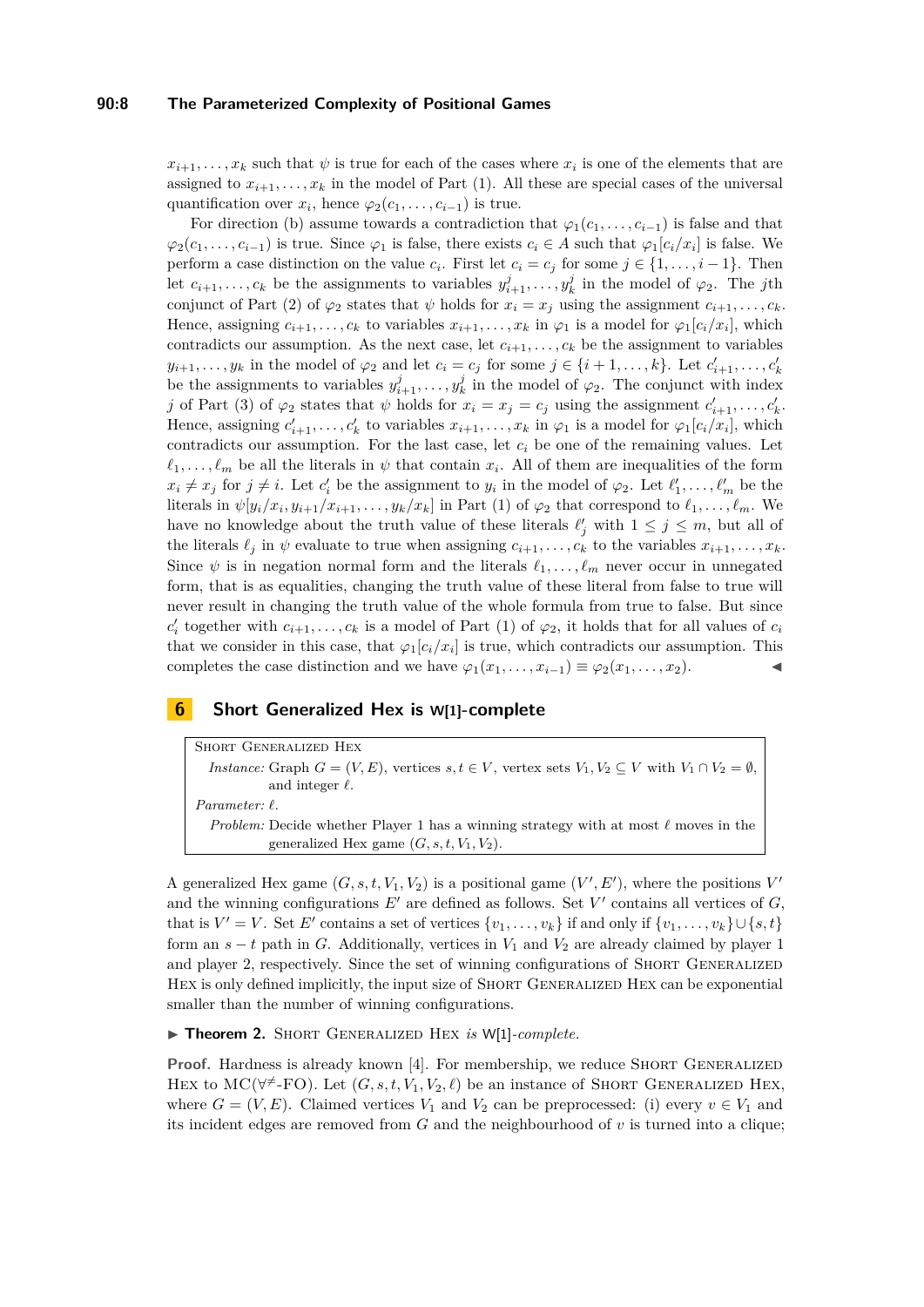## **É. Bonnet, S. Gaspers, A. Lambilliotte, S. Rümmele, and A. Saffidine 60:9** 90:9

(ii) every  $v \in V_2$  and its incident edges are removed from *G*. Hence, w.l.o.g. we assume that  $V_1 = V_2 = \emptyset$ . We construct an instance  $(\mathcal{A}, \varphi)$  of MC( $\forall^{\neq}$ -FO) as follows. Let *EDGE* be a binary relation symbol and let *S* and *T* be unary relation symbols. Then A is the  ${EDOE, S, T}$ -structure  $(V, EDGE^{\mathcal{A}}, S^{\mathcal{A}}, T^{\mathcal{A}})$  with  $EDGE^{\mathcal{A}} \coloneqq E, S^{\mathcal{A}} \coloneqq \{s\}, \text{and } T^{\mathcal{A}} \coloneqq \{t\}.$ The  $\forall^{\neq}$ -FO-formula  $\varphi$  is defined as  $\varphi = \exists s \exists t \exists x_1 \forall y_1 \exists x_2 \forall y_2 \dots \forall y_{\ell-1} \exists x_{\ell} \exists z_1 \exists z_2 \dots \exists z_{\ell} \psi$ , with

$$
\psi \equiv S(s) \land T(t) \land \left(EDGE(s,t) \lor \bigvee_{i=1}^{\ell} \bigvee_{j=1}^{i} \left( EDGE(s,z_1) \land EDGE(z_j,t) \land \right) \npath_{i,j}(x_1,\ldots,x_i,z_1,\ldots,z_j) \land diff_i(x_1,y_1,\ldots,y_{i-1},x_i)\right)\right),
$$
\n
$$
path_{i,j}(x_1,\ldots,x_i,z_1,\ldots,z_j) \equiv \bigwedge_{h=1}^{j-1} EDGE(z_h,z_{h+1}) \land \bigwedge_{h=1}^{j} \bigvee_{k=1}^{i} z_h = x_k,
$$
\n
$$
diff_i(x_1,y_1,\ldots,x_{i-1},y_{i-1},x_i) \equiv \bigwedge_{1 \leq j < k \leq i} x_j \neq x_k \land \bigwedge_{1 \leq j < k \leq i} y_j \neq x_k.
$$

The intuition of  $\varphi$  is the following. The variables  $x_i$ ,  $y_i$ , and  $z_i$  represent the moves of Player 1, the moves of Player 2, and the ordered  $(s, t)$ -path induced by Player 1's moves, respectively. The variables *s* and *t* represent the vertices of the same name. Formula  $\varphi$ expresses that there is either a direct edge between *s* and *t* or a *s*-*t* path of length *j* was played. The main disjunctions  $(V)$  ensure that we consider wins that take up to  $\ell$  moves, and build *s*-*t* path of length up to  $\ell$ . Subformula *path*<sub>*i,j*</sub> will be true if and only if the *z* variables form a path using only values of the selected values for the x variables. Subformula  $diff_i$ ensures that all *x* variables are pairwise distinct and they are distinct from all *y* variables with smaller index.

We have  $|\varphi| = \mathcal{O}(\ell^4)$ , so this is indeed an FPT-reduction and W[1]-membership follows.

## **7 Short Maker-Breaker is W[1]-complete**

Short Maker-Breaker *Instance:* Hypergraph  $G = (V, E)$ , vertex sets  $V_1, V_2 \subseteq V$  with  $V_1 \cap V_2 = \emptyset$ , and integer  $\ell$ . *Parameter: `*. *Problem:* Decide whether Player 1 has a winning strategy with at most  $\ell$  if vertices  $V_1$ and *V*<sup>2</sup> are already claimed by Player 1 and Player 2, respectively.

## I **Theorem 4.** Short Maker-Breaker *is* W[1]*-complete.*

**Proof.** For showing membership, we reduce SHORT MAKER-BREAKER to  $MC(\forall^{\neq} - FO)$ . Let  $(G, V_1, V_2, \ell)$  be an instance of SHORT MAKER-BREAKER, where  $G = (V, E)$  is a hypergraph. Claimed vertices  $V_1$  and  $V_2$  can be preprocessed: (i) every  $v \in V_1$  is removed from V and every hyperedge  $e \in E$ ; (ii) every  $v \in V_2$  is removed from V and every hyperedge  $e \in E$  with  $v \in e$  is removed from *E*. Hence, w.l.o.g. we assume that  $V_1 = V_2 = \emptyset$ . We construct an instance  $(A, \varphi)$  of MC( $\forall^{\neq}$ -FO) as follows. Let *IN* and *SIZE* be binary relation symbols. Then A is the  $\{IN, SIZE\}$ -structure  $(V \cup E \cup \{1, ..., |V|\}, IN^{\mathcal{A}}, SIZE^{\mathcal{A}})$ with  $IN^A := \{(x, e) | x \in V, e \in E, x \in e\}$  and  $SIZE^A := \{(e, i) | e \in E, |e| = i\}.$ Hence, the universe of A consists of the vertices of *G*, an element for each hyperedge, and an element for some bounded number of integers. The  $\forall^{\neq}$ -FO-formula  $\varphi$  is defined as  $\varphi \equiv \exists x_1 \forall y_1 \ldots \forall y_{\ell-1} \exists x_{\ell} \exists e \exists z_1 \exists z_2 \ldots \exists z_{\ell} \psi$ , with

$$
\psi \equiv \bigvee_{1 \leq j \leq i \leq \ell} \left( \text{diff}_i(x_1, y_1, \dots, x_i) \wedge \text{SIZE}(e, j) \wedge \bigwedge_{k=1}^j \bigvee_{h=1}^i z_k = x_h \wedge \bigwedge_{1 \leq k < h \leq j} z_k \neq z_h \wedge \bigwedge_{k=1}^j IN(z_k, e) \right).
$$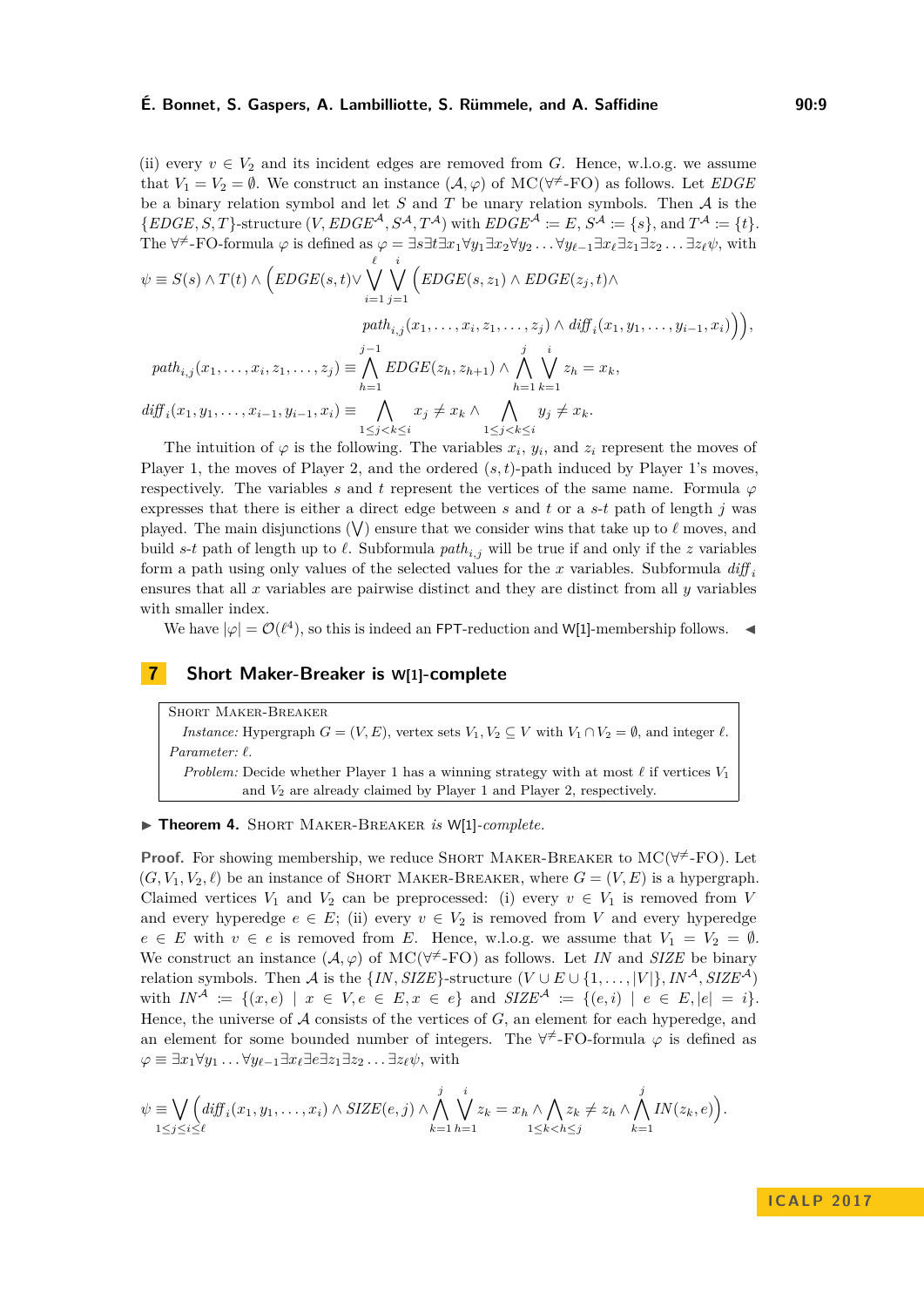## **90:10 The Parameterized Complexity of Positional Games**

The subformula  $diff_i(x_1, y_1, \ldots, x_i)$  refers to the subformula with same name used in the proof of Theorem [2.](#page-3-0) That is, it ensures that all *x* variables are pairwise distinct and that they are distinct from all *y* variables with smaller index. The intuition of  $\varphi$  is the following. The variables  $x_i$  and  $y_i$  represent the moves of Maker and the moves of Breaker, respectively. The variables *z<sup>i</sup>* represent the vertices forming the winning configuration of Maker and *e* represents the hyperedge of this winning configuration. The first disjunction ensures that we consider wins that take up to  $\ell$  moves. The second disjunction ensures that we consider winning configurations that consist of up to *i* vertices. After checking that *e* has the correct size  $(SIZE(e, j))$ , we encode that the values of the *z* variables are contained in the hyperedge represented by *e* and that these variables are pairwise disjoint and selected among the moves of Maker (the *x* variables).

We have  $|\varphi| = \mathcal{O}(\ell^4)$ , so this is indeed an FPT-reduction and W[1]-membership follows.

For hardness, we reduce *k*-Multicolored Clique to Short Maker-Breaker. The reduction is essentially the same as the reduction used for showing W[1]-hardness of Gener-ALIZED HEX  $[4]$ . The crucial observation is that the construction of Bonnet et al.  $[4]$  contains only a polynomial number of possible *s*−*t* paths. Hence, we can encode every such *s*−*t*-path as a unique hyperedge denoting a winning configuration in SHORT MAKER-BREAKER.

## **8 Short Maker-Maker is AW[\*]-complete**

Short Maker-Maker

*Instance:* Hypergraph  $G = (V, E)$ , vertex sets  $V_1, V_2 \subseteq V$  with  $V_1 \cap V_2 = \emptyset$ , and integer  $\ell$ .  $Parameter: \ell$ .

*Problem:* Decide whether Player 1 has a winning strategy with at most  $\ell$  if vertices  $V_1$ and *V*<sup>2</sup> are already claimed by Player 1 and Player 2.

#### ▶ Theorem 5. SHORT MAKER-MAKER *is* AW[<sup>\*</sup>]-complete.

**Proof.** For membership, we reduce SHORT MAKER-MAKER to MC(FO). Let  $(G, V_1, V_2, \ell)$ be an instance of SHORT MAKER-MAKER, where  $G = (V, E)$  is a hypergraph. We construct an instance  $(\mathcal{A}, \varphi)$  of MC(FO) as follows. Let *V1*, *V2*, and *EDGE* be unary relation symbols. Let *IN* be a binary relation symbol. Then  $A$  is the  $\{VI, V2, EDGE, IN\}$ -structure  $(V \cup E, VI^{\mathcal{A}}, V2^{\mathcal{A}}, EDGE^{\mathcal{A}}, IN^{\mathcal{A}})$  with  $VI^{\mathcal{A}} := V_1$ ,  $V2^{\mathcal{A}} := V_2$ ,  $EDGE^{\mathcal{A}} := E$ , and  $IN^{\mathcal{A}} :=$  ${(x, e) | x \in V, e \in E, x \in e}.$  Hence, the universe of A consists of the vertices and the hyperedges of *G*. The FO-formula  $\varphi$  is defined as  $\varphi \equiv \exists x_1 \forall y_1 \dots \forall y_{\ell-1} \exists x_{\ell} \psi$ , with

$$
\psi \equiv \bigvee_{i=0}^{\ell} \operatorname{legalP1}_{i}(x_{1}, y_{1}, \ldots, x_{\ell}) \land \left(\neg \operatorname{legalP2}_{i-1}(x_{1}, y_{1}, \ldots, x_{\ell}) \lor \right)
$$

$$
\left(\operatorname{winP1}_{i}(x_{1}, y_{1}, \ldots, x_{\ell}) \land \neg \operatorname{winP2}_{i-1}(x_{1}, y_{1}, \ldots, x_{\ell})\right)\right).
$$

$$
\operatorname{winP1}_{i}(x_{1}, y_{1}, \ldots, x_{\ell}) \equiv \exists e \forall z \operatorname{EDGE}(e) \land \left(\neg \operatorname{IN}(z, e) \lor \operatorname{VI}(z) \lor \bigvee_{j=1}^{i} z = x_{j}\right),
$$

$$
\operatorname{winP2}_{i}(x_{1}, y_{1}, \ldots, x_{\ell}) \equiv \exists e \forall z \operatorname{EDGE}(e) \land \left(\neg \operatorname{IN}(z, e) \lor \operatorname{V2}(z) \lor \bigvee_{j=1}^{i} z = y_{j}\right).
$$

Variable  $x_j$  represent Player 1's *j*th move and variable  $y_j$  represent Player 2's *j*th move. The first disjunction represents the number of moves *i* that Player 1 needs to win the game. Formula *legalP1*<sub>*i*</sub> (see [\[3\]](#page-12-14)) ensures that variables  $(x_j)_{1 \leq j \leq i}$  represent legal moves of Player 1, that is vertices not contained in  $V_1$  or  $V_2$  or previously played vertices. Analogously, *legalP2* ensures that variables  $(y_j)_{1 \leq j \leq i}$  represent legal moves of Player 2. Formula  $winPI_i$  ensures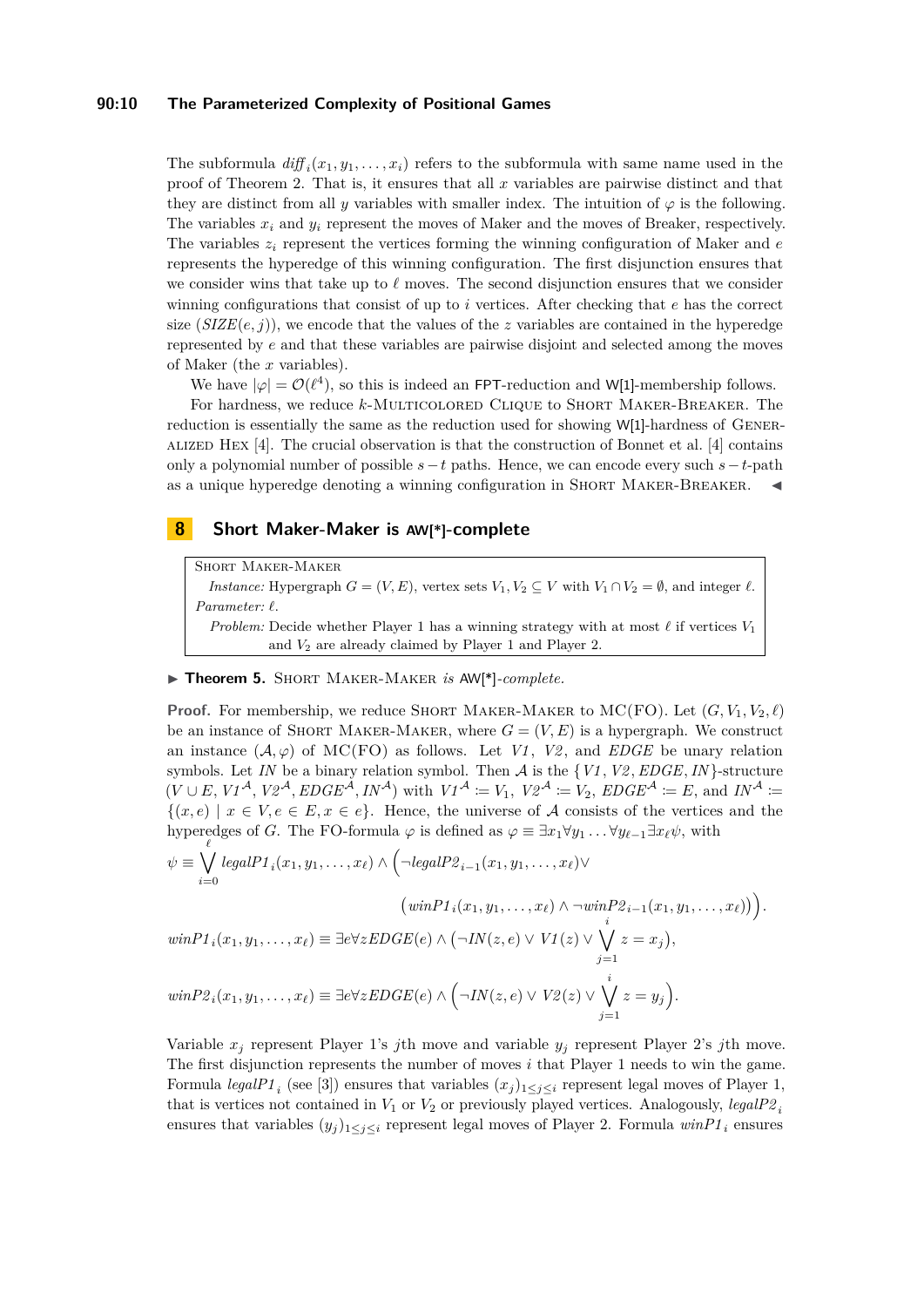that Player 1 has won within the *i* first moves, that is, it has completed a hyperedge with  $V_1$  and variables up to  $x_i$ . Analogously,  $winP2_i$  ensures that Player 2 has won within the *i* first moves. We have  $|\varphi| = \mathcal{O}(\ell^3)$  and  $|\mathcal{A}| = \mathcal{O}(|G|^2)$ , so this is indeed an FPT-reduction and AW[\*]-membership follows.

For hardness, we reduce from the AW[\*]-complete problem SHORT GENERALIZED GEO- $GRAPHY$  on bipartite graphs. The reduction is deferred to the long version [\[3\]](#page-12-14).

## **9 Short Enforcer-Avoider is co-W[1]-complete**

Short Enforcer-Avoider *Instance:* Hypergraph  $G = (V, E)$ , vertex sets  $V_1, V_2 \subseteq V$  with  $V_1 \cap V_2 = \emptyset$ , and integer  $\ell$ . *Parameter:*  $\ell$ . *Problem:* Decide whether Player 1 has a winning strategy with at most  $\ell$  moves if vertices *V*<sup>1</sup> and *V*<sup>2</sup> are already claimed by Player 1 and Player 2, respectively.

▶ Theorem 6. SHORT ENFORCER-AVOIDER *is* co-W[1]-*complete.* 

**Proof.** We show that the co-problem of SHORT ENFORCER-AVOIDER is W[1]-complete. The co-problem of Short Enforcer-Avoider is to decide whether for all strategies of Enforcer, there exists a strategy of Avoider such that during the first  $\ell$  moves, Avoider does not claim a hyperedge. Again, vertices *V*<sup>1</sup> and *V*<sup>2</sup> are already claimed by Enforcer and Avoider, respectively. We prove W[1]-hardness by a parameterized reduction from INDEPENDENT SET and W[1]-membership by reduction to  $MC(\forall^{\neq}$ -FO).

In the W[1]-complete INDEPENDENT SET problem [\[6\]](#page-12-11), the input is a graph  $G = (V, E)$ and an integer parameter  $k$ , and the question is whether  $G$  has an independent set of size  $k$ . i.e., a set of *k* pairwise non-adjacent vertices. We construct a positional game  $G' = (V', E')$ by replacing each vertex of *G* by a clique of size  $k + 1$ . The vertex set *V*<sup>'</sup> has vertices  $v(1), \ldots, v(k + 1)$  for each vertex  $v \in V$ , and hyperedges are  $E' = \{v(i), v(j)\} : v \in V$ *V* and  $1 \le i \le j \le k+1$ } ∪ {{ $u(i), v(j)$ } :  $uv \in E$  and  $1 \le i, j \le k+1$ }. We claim that *G* has an independent set of size *k* if and only if Avoider does not claim a hyperedge in the first  $k$  moves in the positional game  $G'$  starting from the empty position, that is  $V_1 = V_2 = \emptyset$ . For the forward direction, suppose  $I = \{v_1, \ldots, v_k\}$  is an independent set of *G* of size *k*. Then, a winning strategy for Avoider is to claim an unclaimed vertex from  $\{v_i(1), \ldots, v_i(k+1)\}\$ at round  $i \in \{1, \ldots, k\}$ . We note that Enforcer cannot claim all the vertices from  $\{v_i(1), \ldots, v_i(k+1)\}\)$ , since there are not enough moves to do so, and Avoider does not complete a hyperedge with this strategy. On the other hand, suppose Avoider has a winning strategy in *k* moves. For an arbitrary play by Enforcer, let  $\{v_1(i_1), \ldots, v_k(i_k)\}\$ denote the vertices claimed by Player 1. Then,  $v_i \neq v_j$  and  $v_i v_j \notin E$  for any  $1 \leq i \leq j \leq k$ . since Player 1 would otherwise claim all the vertices of a hyperedge. Therefore,  $\{v_1, \ldots, v_k\}$ is an independent set of *G* of size *k*.

For membership, we reduce to  $MC(\forall^{\neq} - FO)$ . Let  $(G, V_1, V_2, \ell)$  be an instance of the co-problem of SHORT ENFORCER-AVOIDER where  $G = (V, E)$  is a hypergraph. First we do some preprocessing. We remove all vertices from  $G$  that are contained in  $V_2$ , that is the vertices already claimed by Avoider. If this results in an empty hyperedge, the instance is a no-instance. Otherwise, we remove all hyperedges that contain a vertex in  $V_1$ , that is the vertices already claimed by Enforcer, since Avoider will never lose via these edges anymore. Finally, we remove all vertices from *G* that are contained in  $V_1$ . Let  $G = (V, E)$ now refer to the outcome of this preprocessing. By construction all vertices of *G* are unoccupied and some vertices might not be contained in any hyperedge. If *G* contains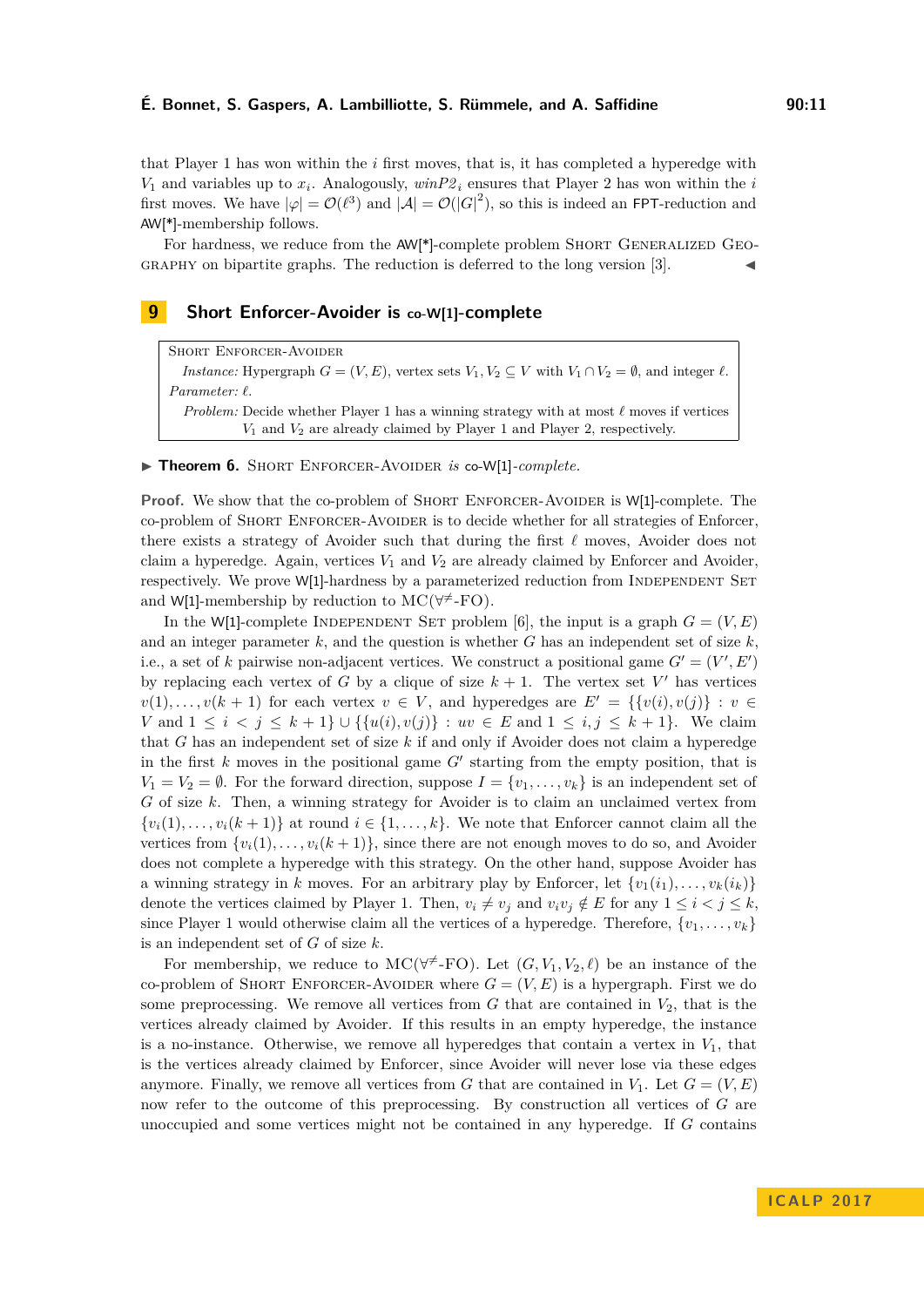#### **90:12 The Parameterized Complexity of Positional Games**

less than  $2\ell$  vertices we can solve the problem via brute force in FPT time. Hence, in what follows we assume that there are at least  $2\ell$  unoccupied vertices in  $G$ . We construct an instance  $(A, \varphi)$  of MC( $\forall^{\neq}$ -FO) as follows. Let  $EDGE_i$  be a *i*-ary relation symbol for  $1 \leq i \leq \ell$ . Then A is the  $\{EDGE_1, \ldots, EDGE_{\ell}\}$ -structure  $(V, EDGE_1^{\mathcal{A}}, \ldots, EDGE_{\ell}^{\mathcal{A}})$  with  $EDGE_i^{\mathcal{A}} \coloneqq \{(v_1, \ldots, v_i) \mid e \in E, |e| = i, e = \{v_1, \ldots, v_\ell\}\},\$  that is  $EDGE_i^{\mathcal{A}}$  contains every permutation of all hyperedges of cardinality *i*. The  $\forall^{\neq}$ -FO-formula  $\varphi$  is defined as

$$
\varphi \equiv \forall y_1 \exists x_1 \forall y_2 \exists x_2 \dots \exists x_\ell \ \text{diff}_{\ell}(y_1, x_1, \dots, x_\ell) \land \bigwedge_{1 \leq i \leq \ell} \bigwedge_{\{z_1, \dots, z_i\} \subseteq \{x_1, \dots, x_\ell\}} \neg EDGE_i(z_1, \dots, z_i),
$$

where  $\text{diff}_i(y_1, x_1, \dots, x_i) \equiv \bigwedge_{1 \leq j < k \leq i} x_j \neq x_k \wedge \bigwedge_{1 \leq j \leq k \leq i} y_j \neq x_k$ .

Subformula  $diff_i(y_1, x_1, \ldots, x_i)$  ensures that all *x* variables are pairwise distinct and they are distinct from all *y* variables with index less or equal theirs. The intuition of  $\varphi$  is the following. The variables  $x_i$  and  $y_i$  represent the moves of Avoider and the moves of Enforcer, respectively. Avoider wins if the *x* variables do not cover a whole hyperedge after  $\ell$  moves. We only have to check hyperedges of size up to  $\ell$ . Hence, for each cardinality  $i \leq \ell$ , we check for all subsets  $z_1, \ldots, z_\ell$  of the *x* variables that they do not form a hyperedge. Formula  $\varphi$ does not pose any restrictions on the *y* variables, that is we do not force Enforcer to pick unoccupied vertices. We call a move by Enforcer that picks an already occupied vertex cheating. To prove correctness, we need to show that whenever Enforcer has a winning strategy  $\sigma_E$  that involves cheating, Enforcer also has a winning strategy  $\sigma_E'$  without cheating. We construct  $\sigma_E'$  as follows. We follow strategy  $\sigma_E$  while  $\sigma_E$  does not perform a cheating move. If the next move would be a cheating move, we play a random unoccupied vertex instead and keep track of this vertex in a new set  $V_r$ . The next time we need to select a move, we construct a board state  $s$  by removing all vertices in  $V_r$  from the picks of Enforcer and query strategy  $\sigma_E$  on this state *s*. If the answer is an unoccupied vertex, we perform this move normally. If instead the answer is a previously played vertex (which might be in *V<sub>r</sub>*), we play a random unoccupied vertex instead and add it to *V<sub>r</sub>*. Since  $\sigma_E$  was a winning strategy, so is  $\sigma_E'$ . Hence, formula  $\varphi$  does not need to check if the *y* variables correspond to unoccupied vertices. The construction can be done by an FPT algorithm since for each hyperedge  $e \in E$  of cardinality *i*, we create  $i! \leq \ell!$  entries in the *EDGE<sub>i</sub>* relation. We have  $|\varphi| = \mathcal{O}(\ell^{\ell})$ , so this is indeed an FPT reduction and W[1]-membership follows.

## **10 Conclusion**

We have seen that the parameterized complexity of short positional games depends crucially on whether both players compete for achieving winning sets, or whether the game can be seen as one player aiming to achieve a winning set and the other player merely blocking the moves of the first player. Naturally, blocking moves correspond to inequalities in first-order logic, and our  $\forall^{\neq}$ -FO fragment of first-order logic therefore captures that the universal player can only block moves of the existential player. Our W[1]-completeness of  $MC(\forall^{\neq}$ -FO) has been used several times in this paper, but our transformation of  $\forall^{\neq}$ -FO formulas into  $\Sigma_1$ formulas may have other uses. As a concrete example related to positional games, Bonnet et al. [\[4\]](#page-12-4) established that Short Hex is FPT by expressing the problem as a FO formula, and making use of Frick and Grohe's meta-theorem [\[11\]](#page-12-16), similarly as we did in Section [4.](#page-4-0) This establishes that the problem is  $FPT$  but the running time is non-elementary in  $\ell$ . However, we remark that their FO formula is actually a  $\forall^{\neq}$ -FO formula of size polynomial in  $\ell$ . Our transformation gives an equivalent  $\Sigma_1$  formula whose length is single-exponential in  $\ell$ , and the meta-theorem of Grohe and Wöhrle [\[12\]](#page-12-17) then gives a running time for solving Short Hex that is triply-exponential in  $\ell$ .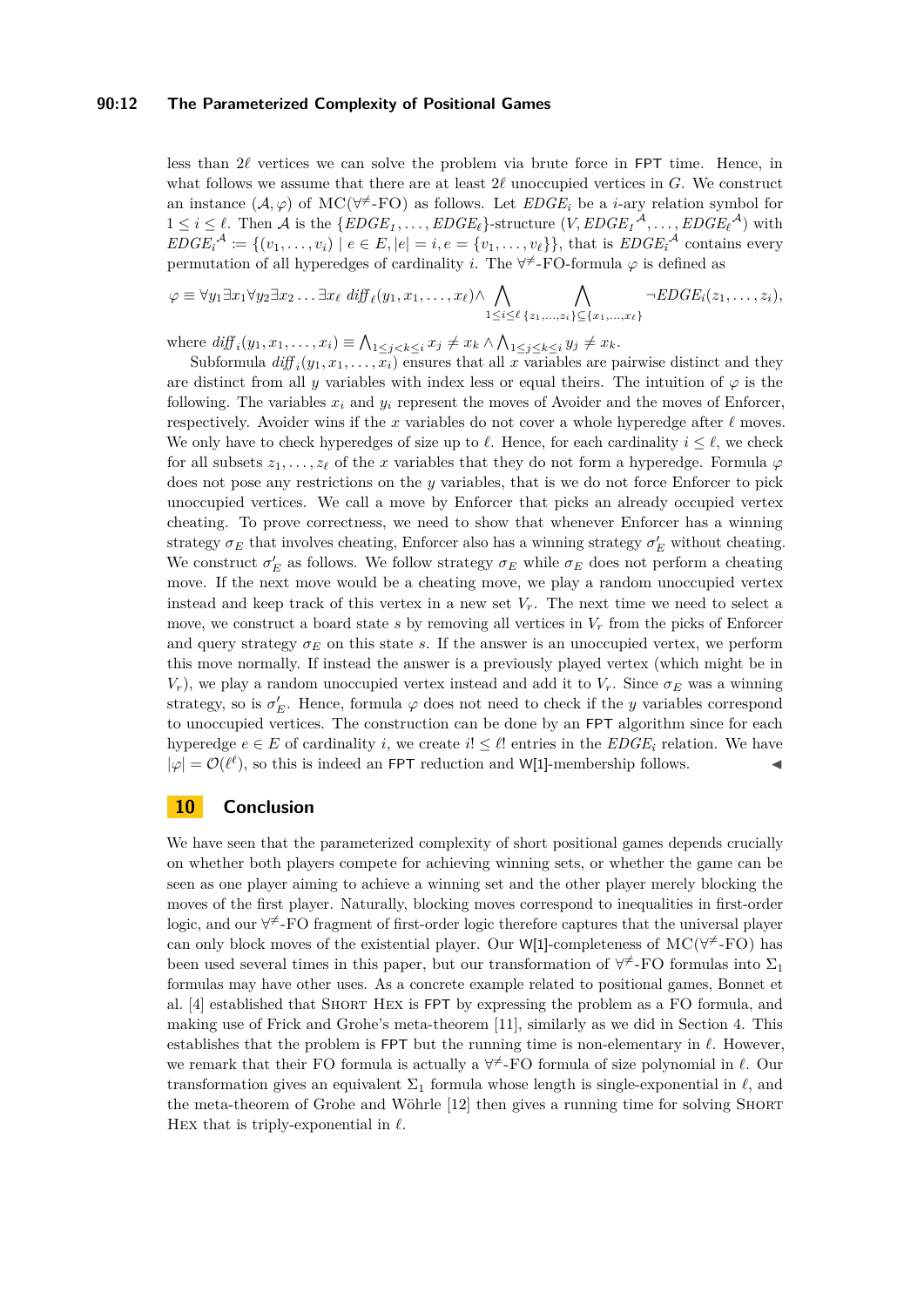**Acknowledgments** We thank anonymous reviewers for helpful comments and we thank Yijia Chen and Paul Hunter for bringing Grohe and Wöhrle's work [\[12\]](#page-12-17) to our attention.

#### **References**

- <span id="page-12-6"></span>**1** Karl R. Abrahamson, Rodney G. Downey, and Michael R. Fellows. Fixed-parameter intractability II (extended abstract). In *Proceedings of the 10th Annual Symposium on Theoretical Aspects of Computer Science (STACS 93)*, volume 665 of *Lecture Notes in Computer Science*, pages 374–385. Springer, 1993. [doi:10.1007/3-540-56503-5\\_38](http://dx.doi.org/10.1007/3-540-56503-5_38).
- <span id="page-12-7"></span>**2** Karl R. Abrahamson, Rodney G. Downey, and Michael R. Fellows. Fixed-parameter tractability and completeness IV: on completeness for W[P] and PSPACE analogues. *Annals of Pure and Applied Logic*, 73(3):235–276, 1995. [doi:10.1016/0168-0072\(94\)00034-Z](http://dx.doi.org/10.1016/0168-0072(94)00034-Z).
- <span id="page-12-14"></span>**3** Édouard Bonnet, Serge Gaspers, Antonin Lambilliotte, Stefan Rümmele, and Abdallah Saffidine. The parameterized complexity of positional games. *CoRR*, abs/1704.08536, 2017. URL: <https://arxiv.org/abs/1704.08536>.
- <span id="page-12-4"></span>**4** Édouard Bonnet, Florian Jamain, and Abdallah Saffidine. On the complexity of connection games. *Theoretical Computer Science*, 644:2–28, 2016. [doi:10.1016/j.tcs.2016.06.033](http://dx.doi.org/10.1016/j.tcs.2016.06.033).
- <span id="page-12-9"></span>**5** Jesper Makholm Byskov. Maker-Maker and Maker-Breaker games are PSPACE-complete. Technical Report RS-04-14, BRICS, Department of Computer Science, Aarhus University, 2004.
- <span id="page-12-11"></span>**6** Rodney G. Downey and Michael R. Fellows. *Parameterized complexity*. Springer-Verlag, New York, 1999.
- <span id="page-12-10"></span>**7** Rodney G. Downey and Michael R. Fellows. *Fundamentals of Parameterized Complexity*. Springer, 2013.
- <span id="page-12-1"></span>**8** Shimon Even and Robert Endre Tarjan. A combinatorial problem which is complete in polynomial space. *Journal of the ACM*, 23(4):710–719, 1976. [doi:10.1145/321978.321989](http://dx.doi.org/10.1145/321978.321989).
- <span id="page-12-15"></span>**9** Jörg Flum and Martin Grohe. *Parameterized Complexity Theory*. Springer, 1998.
- <span id="page-12-12"></span>**10** Fedor V. Fomin and Dániel Marx. FPT suspects and tough customers: Open problems of downey and fellows. In Hans L. Bodlaender, Rod Downey, Fedor V. Fomin, and Dániel Marx, editors, *The Multivariate Algorithmic Revolution and Beyond – Essays Dedicated to Michael R. Fellows on the Occasion of His 60th Birthday*, volume 7370 of *Lecture Notes in Computer Science*, pages 457–468. Springer, 2012. [doi:10.1007/978-3-642-30891-8\\_19](http://dx.doi.org/10.1007/978-3-642-30891-8_19).
- <span id="page-12-16"></span>**11** Markus Frick and Martin Grohe. Deciding first-order properties of locally treedecomposable structures. *Journal of the ACM*, 48(6):1184–1206, 2001.
- <span id="page-12-17"></span>**12** Martin Grohe and Stefan Wöhrle. An existential locality theorem. *Annals of Pure and Applied Logic*, 129(1):131–148, 2004. [doi:10.1016/j.apal.2004.01.005](http://dx.doi.org/10.1016/j.apal.2004.01.005).
- <span id="page-12-0"></span>**13** Alfred W. Hales and Robert I. Jewett. Regularity and positional games. *Transactions of the American Mathematical Society*, 106:222–229, 1963.
- <span id="page-12-5"></span>**14** Ming Yu Hsieh and Shi-Chun Tsai. On the fairness and complexity of generalized *k*-in-a-row games. *Theoretical Computer Science*, 385(1):88–100, 2007. [doi:10.1016/j.tcs.2007.05.](http://dx.doi.org/10.1016/j.tcs.2007.05.031) [031](http://dx.doi.org/10.1016/j.tcs.2007.05.031).
- <span id="page-12-2"></span>**15** Stefan Reisch. Gobang ist PSPACE-vollständig. *Acta Informatica*, 13(1):59–66, 1980.
- <span id="page-12-3"></span>**16** Stefan Reisch. Hex ist PSPACE-vollständig. *Acta Informatica*, 15:167–191, 1981. [doi:](http://dx.doi.org/10.1007/BF00288964) [10.1007/BF00288964](http://dx.doi.org/10.1007/BF00288964).
- <span id="page-12-8"></span>**17** Thomas J. Schaefer. On the complexity of some two-person perfect-information games. *Journal of Computer and System Sciences*, 16(2):185–225, 1978. [doi:10.1016/](http://dx.doi.org/10.1016/0022-0000(78)90045-4) [0022-0000\(78\)90045-4](http://dx.doi.org/10.1016/0022-0000(78)90045-4).
- <span id="page-12-13"></span>**18** Allan Scott. *On the Parameterized Complexity of Finding Short Winning Strategies in Combinatorial Games*. PhD thesis, University of Victoria, 2009.